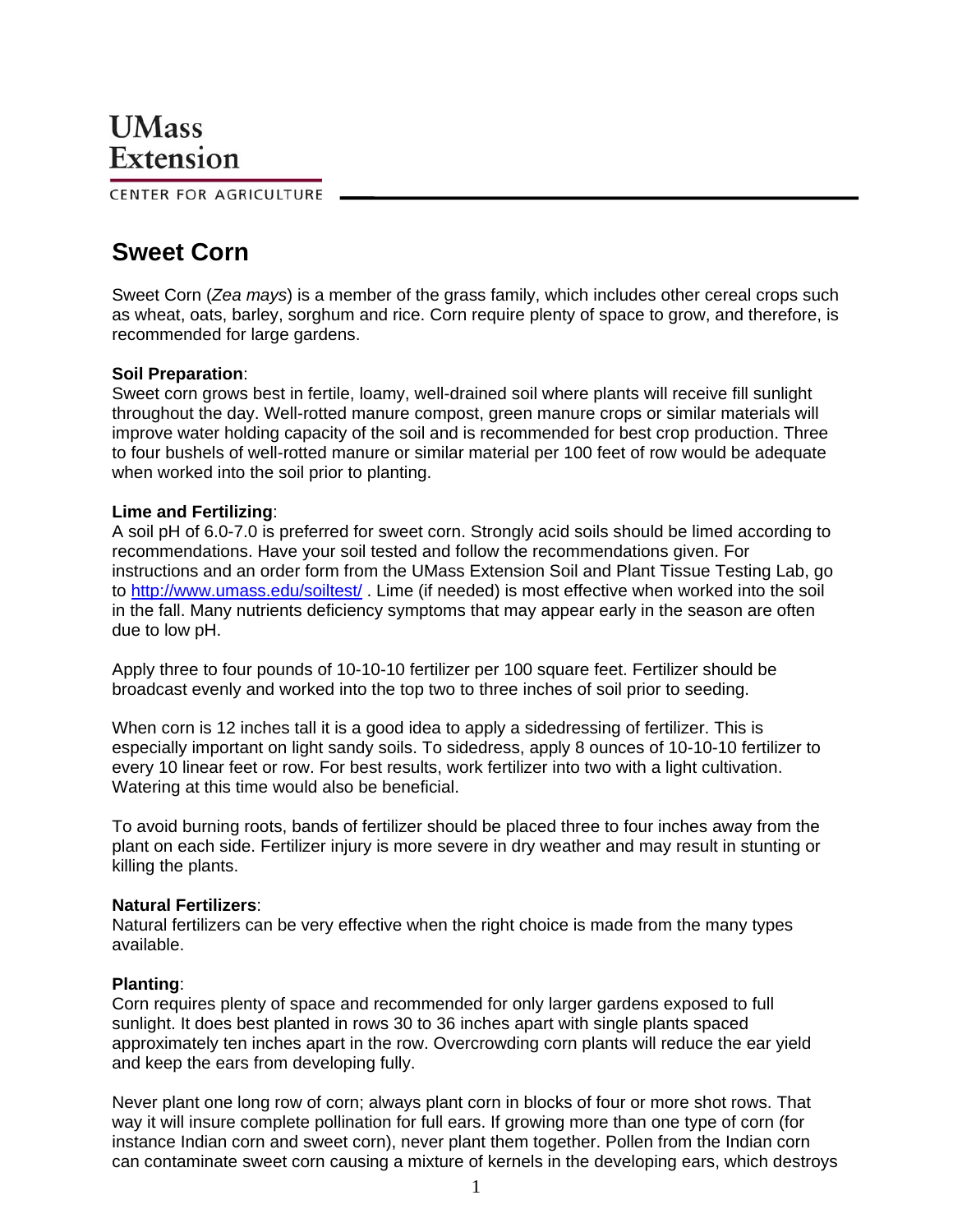the quality of sweet corn. If more than one type is to be planted, they should be separated as far as if practical.

Follow these steps for planting sweet corn:

For satisfactory results, plant corn after the middle of May. If you want to gamble on an early crop, plant as early as mid-April, depending on the locale. Success may vary from year to year.

- Apply organic matter and recommended amounts of lime.
- Retotill into soil.
- Broadcast recommended amounts of fertilizer prior to planting and work into soil.
- Plant seeds one to two inches deep.

Four ounces of seed will plant a 100 foot row and approximately eight dozen ears may be expected per row.

Plant early, midseason and late varieties on the same day to extend the harvest season. The harvest season can also be extended by planting seeds of the same variety at different times. A common rule of thumb would be to wait for one planting to sprout before seeding the next planting. This will give a succession of crops. Remember, it is ideal to have three to four rows coming into production at the same time for adequate pollination.

## **Weed Control**:

For best results, corn should be kept free of weeds. Cultivation should be shallow when the weeds are small so as to avoid damage to plant root systems. Many people cultivate and sidedress with fertilizer at the same time.

## **Watering**:

Water when dry periods occur. Corn plants require at least one inch of water per week when temperatures are warm and growth is rapid. Mulches may be used to retain moisture. If water is needed, irrigate thoroughly early in the morning until the soil is moistened 8 to 12 inches deep. If rainfall is deficient, it may be necessary to water once a week, perhaps two times per week in sandy soils.

#### **Pests**:

The principle insect pests are European cornborers, cutworms, common stalk borers and fall army worms. Problems with these insects vary from year to year. Common diseases are rust, mosaic virus and smut. Corn smut should be cut out and destroyed as soon as it appears. There are no practical control measures for rust and mosaic virus.

## **Other Problems**:

**Problem:** Uneven kernel development.

**Cause:** Inadequate pollination due to planting too close, inadequate moisture or fertilization. It is best to plant corn in a block or four or more rows, never in a single row.

#### **Problem:** Stunted plants.

**Cause:** Dry weather, low fertility, mosaic virus.